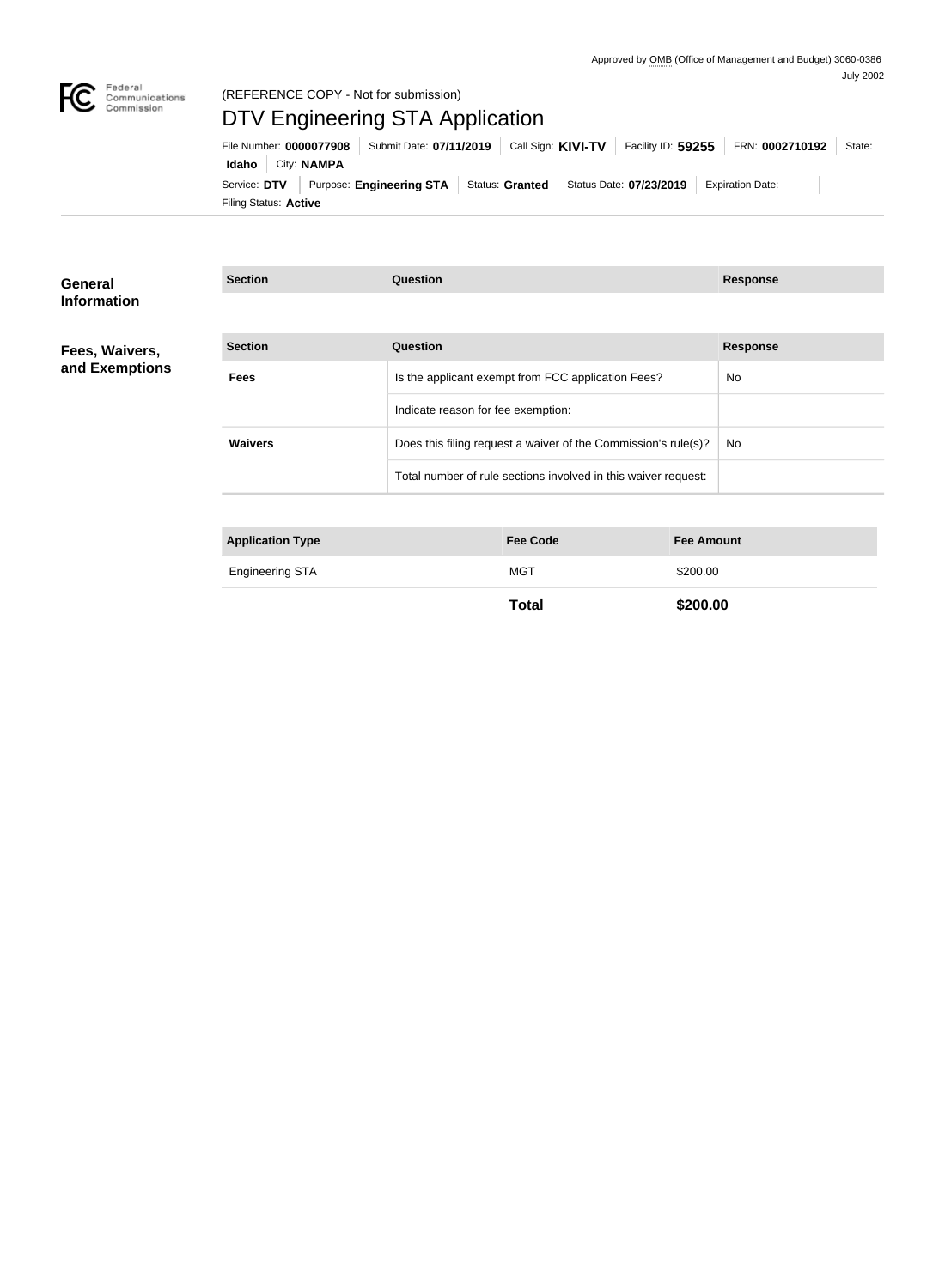## **Applicant Name, Type, and Contact Information**

| <b>Applicant</b>                                                                                                        | <b>Address</b>                                                                                              | <b>Phone</b>          | <b>Email</b>                          | <b>Applicant</b><br><b>Type</b> |
|-------------------------------------------------------------------------------------------------------------------------|-------------------------------------------------------------------------------------------------------------|-----------------------|---------------------------------------|---------------------------------|
| <b>SCRIPPS BROADCASTING HOLDINGS LLC</b><br><b>Applicant</b><br>Doing Business As: SCRIPPS<br>BROADCASTING HOLDINGS LLC | David Giles<br>312 WALNUT<br><b>STREET</b><br>28TH FLOOR<br>CINCINNATI,<br>OH 45202<br><b>United States</b> | $+1(513)$<br>977-3000 | DAVE.<br>GILES@SCRIPPS.<br><b>COM</b> | Other                           |

#### **Authorization Holder Name**

 $\Box$  Check box if the Authorization Holder name is being updated because of the sale (or transfer of control) of the Authorization(s) to another party and for which proper Commission approval has not been received or proper notification provided.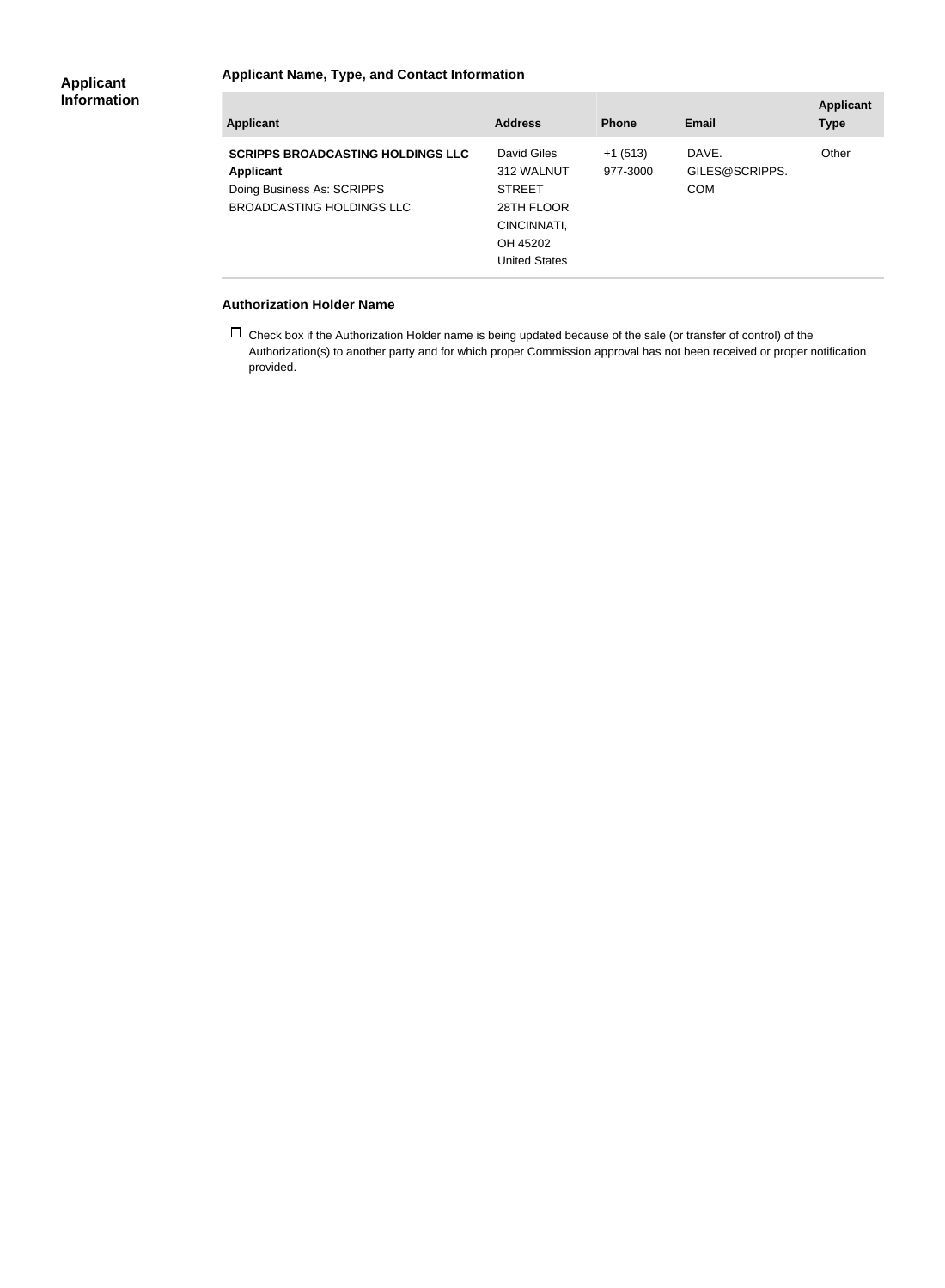| <b>Contact</b><br><b>Representatives</b><br>(2) | <b>Contact Name</b>                                                               | <b>Address</b>                                                                                         | <b>Phone</b>          | <b>Email</b>                    | <b>Contact Type</b>         |
|-------------------------------------------------|-----------------------------------------------------------------------------------|--------------------------------------------------------------------------------------------------------|-----------------------|---------------------------------|-----------------------------|
|                                                 | <b>JR KENNETH C. HOWARD C.</b><br>HOWARD, JR.<br><b>BAKER &amp; HOSTETLER LLP</b> | 1050 CONNECTICUT<br>AVENUE, NW<br><b>SUITE 1100</b><br>WASHINGTON, DC<br>20036<br><b>United States</b> | $+1(202)$<br>861-1580 | KHOWARD@BAKERLAW.<br><b>COM</b> | Legal<br>Representative     |
|                                                 | P.E Benjamin Pidek Pidek, P.<br>Ε.<br><b>Mid-State Consultants</b>                | PO Box 430<br>Lennon, MI 48449<br><b>United States</b>                                                 | $+1(810)$<br>621-5656 | bpidek@mscon.com                | Technical<br>Representative |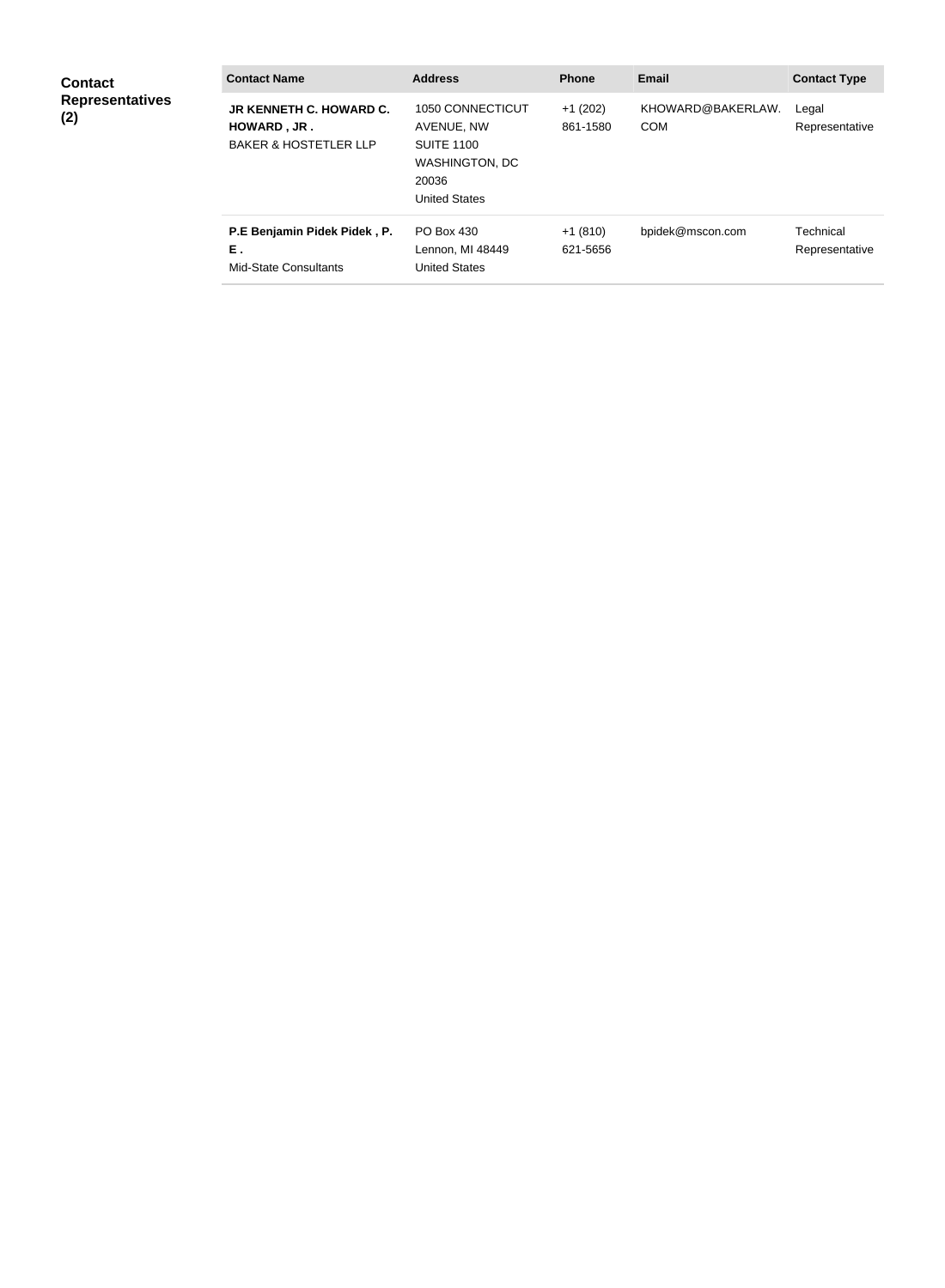| <b>Channel and</b><br><b>Facility</b><br><b>Information</b> | <b>Section</b>                          | <b>Response</b>        |                |
|-------------------------------------------------------------|-----------------------------------------|------------------------|----------------|
|                                                             | <b>Proposed Community of</b><br>License | <b>Facility ID</b>     | 59255          |
|                                                             |                                         | State                  | Idaho          |
|                                                             |                                         | City                   | <b>NAMPA</b>   |
|                                                             |                                         | DTV Channel            | 24             |
|                                                             |                                         | Designated Market Area | <b>Boise</b>   |
|                                                             | <b>Facility Type</b>                    | <b>Facility Type</b>   | Commercial     |
|                                                             |                                         | <b>Station Type</b>    | Main           |
|                                                             | Zone                                    | Zone                   | $\overline{2}$ |

# **Primary station proposed to be rebroadcast:**

**Facility Id Call Sign City State**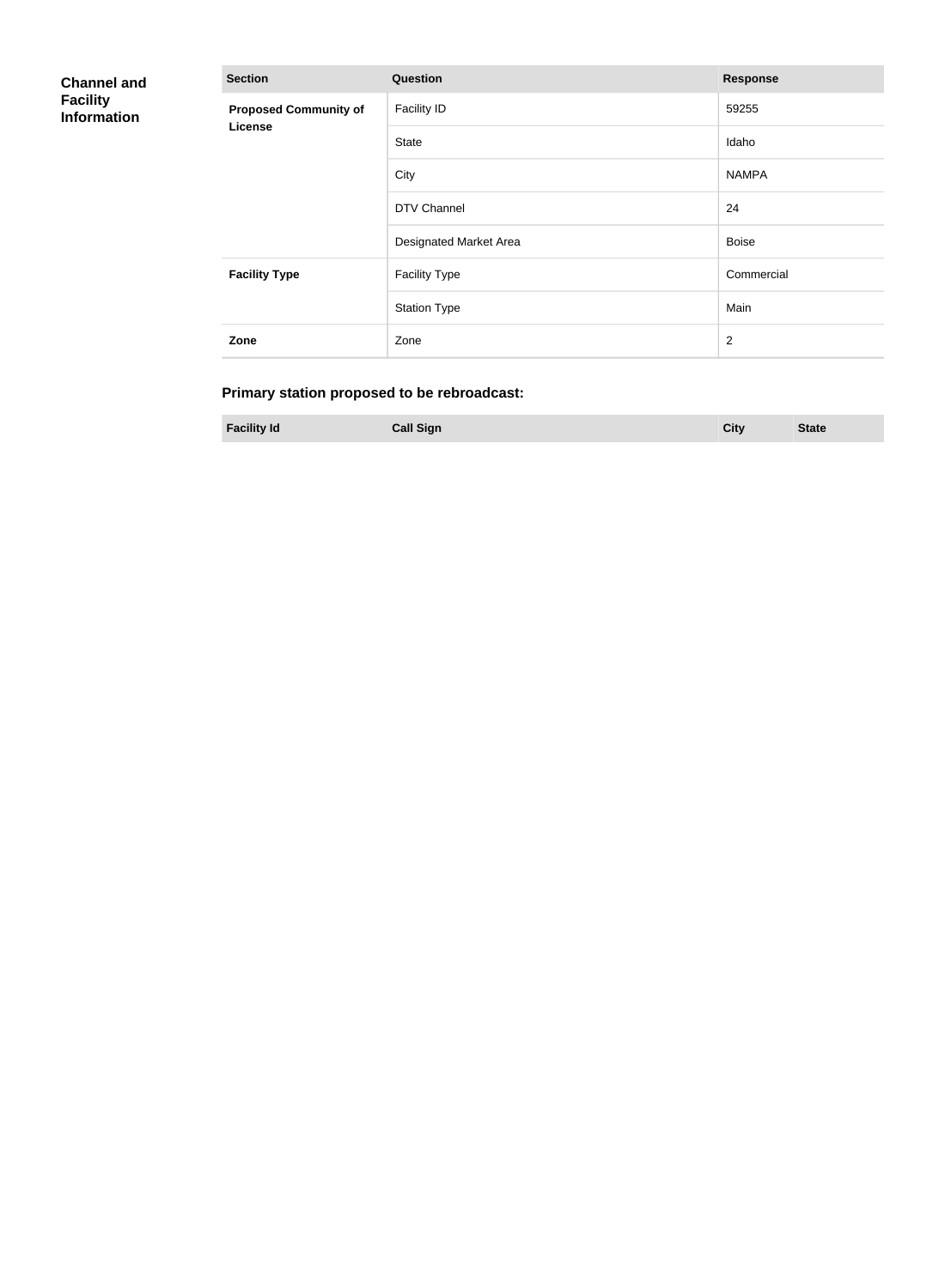| <b>Antenna Location</b><br>Data | <b>Section</b>                                  | <b>Question</b>                                                    | <b>Response</b>                          |
|---------------------------------|-------------------------------------------------|--------------------------------------------------------------------|------------------------------------------|
|                                 | <b>Antenna Structure</b><br><b>Registration</b> | Do you have an FCC Antenna Structure Registration (ASR)<br>Number? | Yes                                      |
|                                 |                                                 | <b>ASR Number</b>                                                  | 1209884                                  |
|                                 | <b>Coordinates (NAD83)</b>                      | Latitude                                                           | 43° 45' 20.8" N+                         |
|                                 |                                                 | Longitude                                                          | 116° 05' 57.0" W-                        |
|                                 |                                                 | Structure Type                                                     | TOWER-A free standing or<br>guyed struct |
|                                 |                                                 | <b>Overall Structure Height</b>                                    | 102.4 meters                             |
|                                 |                                                 | <b>Support Structure Height</b>                                    | 102.4 meters                             |
|                                 |                                                 | <b>Ground Elevation (AMSL)</b>                                     | 2151.0 meters                            |
|                                 | <b>Antenna Data</b>                             | Height of Radiation Center Above Ground Level                      | 93.6 meters                              |
|                                 |                                                 | Height of Radiation Center Above Average Terrain                   | 858.1 meters                             |
|                                 |                                                 | Height of Radiation Center Above Mean Sea Level                    | 2244.6 meters                            |
|                                 |                                                 | <b>Effective Radiated Power</b>                                    | 447 kW                                   |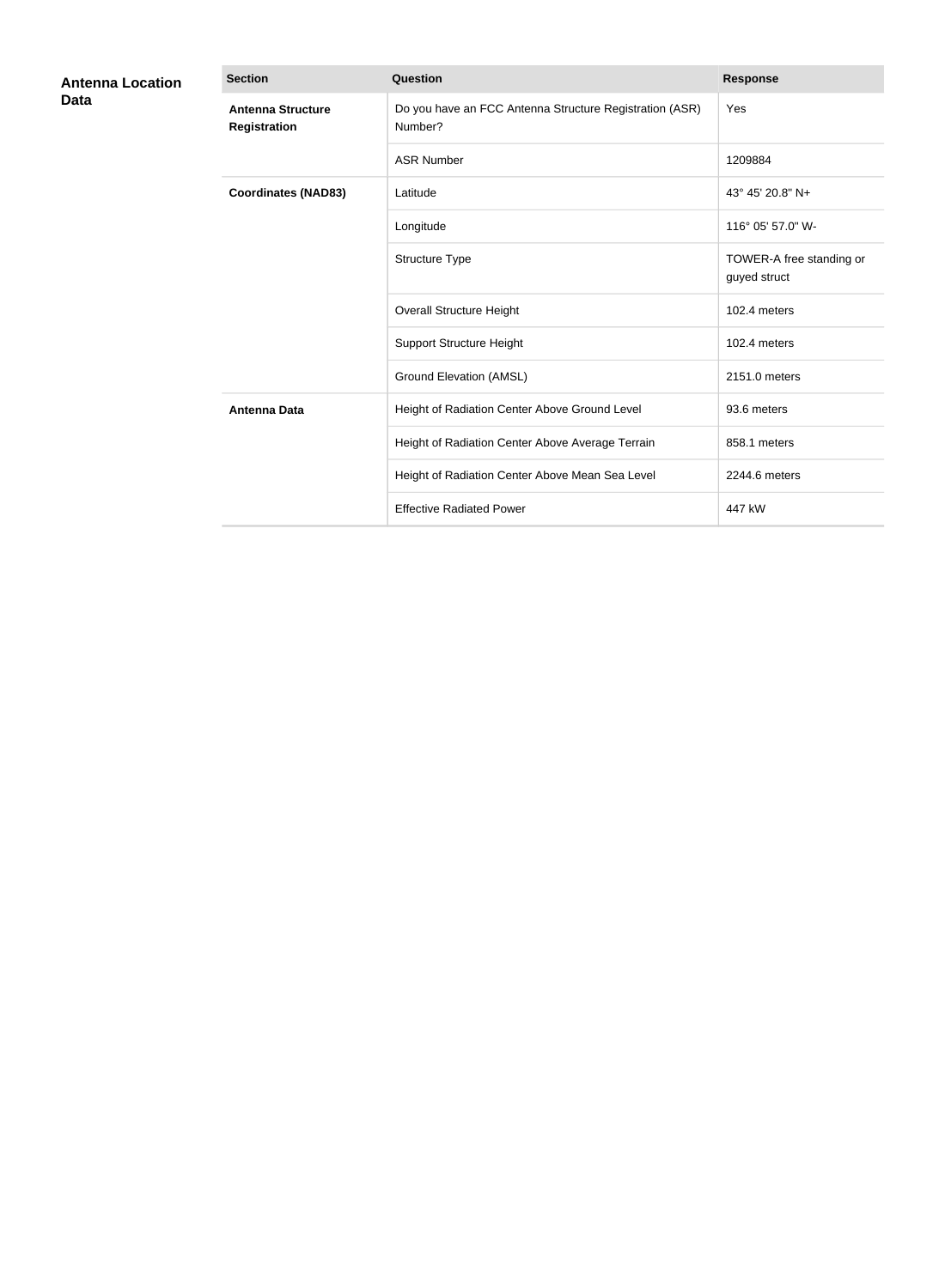| Antenna<br><b>Technical Data</b> | <b>Section</b>                                  | <b>Question</b>                                                                                                                                     | <b>Response</b>           |
|----------------------------------|-------------------------------------------------|-----------------------------------------------------------------------------------------------------------------------------------------------------|---------------------------|
|                                  | <b>Antenna Type</b>                             | Antenna Type                                                                                                                                        | <b>Directional Custom</b> |
|                                  |                                                 | Do you have an Antenna ID?                                                                                                                          | No                        |
|                                  |                                                 | Antenna ID                                                                                                                                          | 1005237                   |
|                                  | <b>Antenna Manufacturer and</b>                 | Manufacturer:                                                                                                                                       | <b>HAR</b>                |
|                                  | <b>Model</b>                                    | Model                                                                                                                                               | <b>TAD-UDC-3-24</b>       |
|                                  |                                                 | Rotation                                                                                                                                            | 0 degrees                 |
|                                  |                                                 | <b>Electrical Beam Tilt</b>                                                                                                                         | 0.75                      |
|                                  |                                                 | <b>Mechanical Beam Tilt</b>                                                                                                                         | Not Applicable            |
|                                  |                                                 | toward azimuth                                                                                                                                      |                           |
|                                  |                                                 | Polarization                                                                                                                                        | Horizontal                |
|                                  | <b>DTV and DTS: Elevation</b><br><b>Pattern</b> | Does the proposed antenna propose elevation radiation<br>patterns that vary with azimuth for reasons other than the<br>use of mechanical beam tilt? | No                        |
|                                  |                                                 | Uploaded file for elevation antenna (or radiation) pattern<br>data                                                                                  |                           |

# **Directional Antenna Relative Field Values (Pre-rotated Pattern)**

| <b>Degree</b> | Value | <b>Degree</b> | Value | <b>Degree</b> | Value | <b>Degree</b> | <b>Value</b> |
|---------------|-------|---------------|-------|---------------|-------|---------------|--------------|
| $\pmb{0}$     | 0.205 | 90            | 0.192 | 180           | 0.93  | 270           | 0.928        |
| 10            | 0.15  | 100           | 0.276 | 190           | 0.999 | 280           | 0.856        |
| 20            | 0.045 | 110           | 0.418 | 200           | 0.959 | 290           | 0.861        |
| 30            | 0.025 | 120           | 0.563 | 210           | 0.858 | 300           | 0.881        |
| 40            | 0.006 | 130           | 0.72  | 220           | 0.819 | 310           | 0.858        |
| 50            | 0.009 | 140           | 0.855 | 230           | 0.814 | 320           | 0.748        |
| 60            | 0.02  | 150           | 0.91  | 240           | 0.849 | 330           | 0.591        |
| 70            | 0.026 | 160           | 0.892 | 250           | 0.953 | 340           | 0.452        |
| 80            | 0.111 | 170           | 0.878 | 260           | 0.992 | 350           | 0.325        |

## **Additional Azimuths**

| <b>Degree</b> | V <sub>A</sub> |
|---------------|----------------|
| 191           | 1.0            |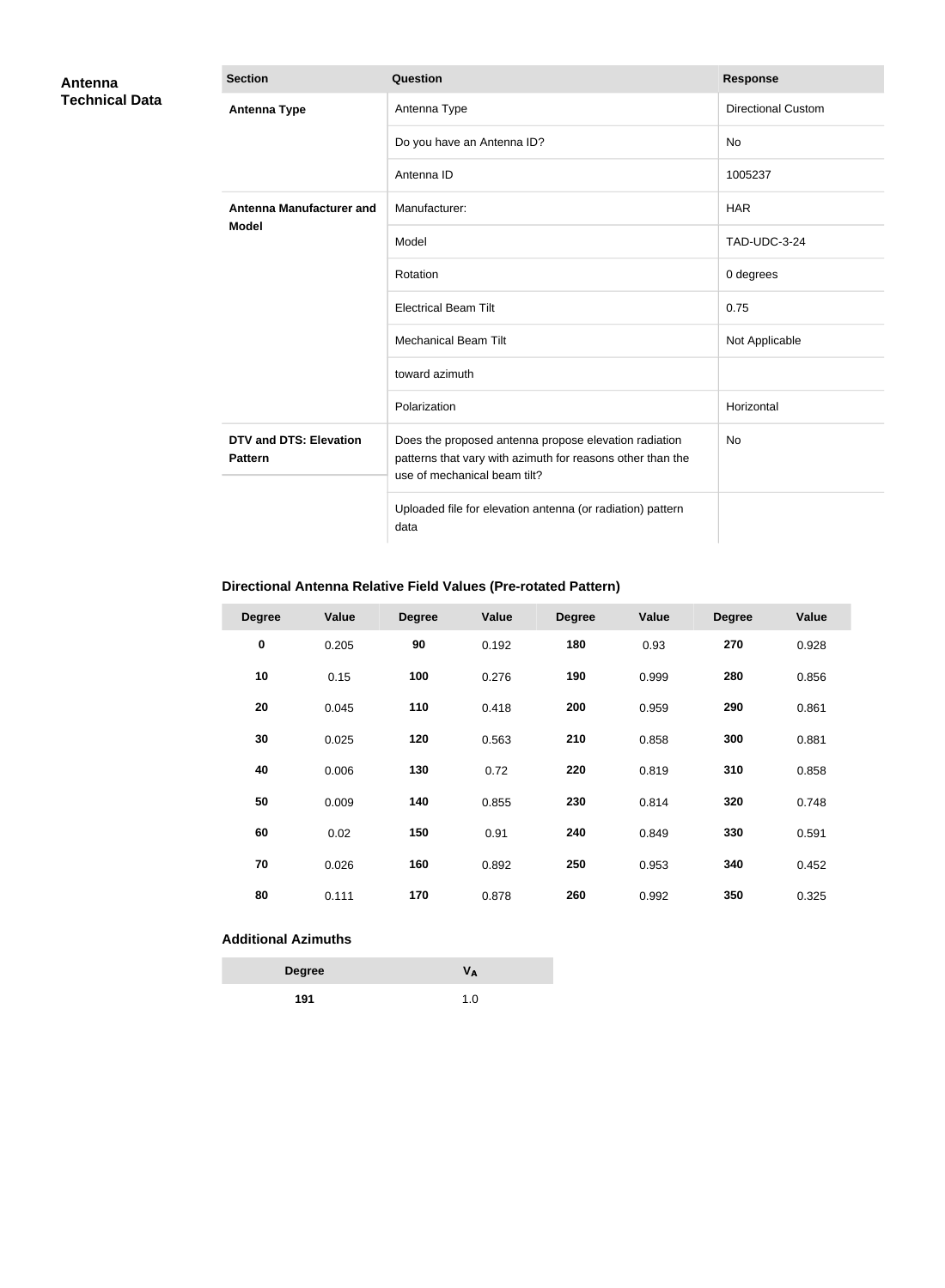| <b>Certification</b> | <b>Section</b>                                    | <b>Question</b>                                                                                                                                                                                                                                                                                                                                                                                                                                                                                                                                                                                                                                                                                                                                                                                                                                           | <b>Response</b>                                                        |
|----------------------|---------------------------------------------------|-----------------------------------------------------------------------------------------------------------------------------------------------------------------------------------------------------------------------------------------------------------------------------------------------------------------------------------------------------------------------------------------------------------------------------------------------------------------------------------------------------------------------------------------------------------------------------------------------------------------------------------------------------------------------------------------------------------------------------------------------------------------------------------------------------------------------------------------------------------|------------------------------------------------------------------------|
|                      | <b>General Certification</b><br><b>Statements</b> | The Applicant waives any claim to the use of any particular<br>frequency or of the electromagnetic spectrum as against the<br>regulatory power of the United States because of the<br>previous use of the same, whether by authorization or<br>otherwise, and requests an Authorization in accordance with<br>this application (See Section 304 of the Communications Act<br>of 1934, as amended.).                                                                                                                                                                                                                                                                                                                                                                                                                                                       |                                                                        |
|                      |                                                   | The Applicant certifies that neither the Applicant nor any<br>other party to the application is subject to a denial of Federal<br>benefits pursuant to §5301 of the Anti-Drug Abuse Act of<br>1988, 21 U.S.C. §862, because of a conviction for<br>possession or distribution of a controlled substance. This<br>certification does not apply to applications filed in services<br>exempted under §1.2002(c) of the rules, 47 CFR. See §1.<br>2002(b) of the rules, 47 CFR §1.2002(b), for the definition of<br>"party to the application" as used in this certification §1.2002<br>(c). The Applicant certifies that all statements made in this<br>application and in the exhibits, attachments, or documents<br>incorporated by reference are material, are part of this<br>application, and are true, complete, correct, and made in<br>good faith.   |                                                                        |
|                      | <b>Authorized Party to Sign</b>                   | <b>FAILURE TO SIGN THIS APPLICATION MAY RESULT IN</b><br>DISMISSAL OF THE APPLICATION AND FORFEITURE<br>OF ANY FEES PAID<br>Upon grant of this application, the Authorization Holder may<br>be subject to certain construction or coverage requirements.<br>Failure to meet the construction or coverage requirements<br>will result in automatic cancellation of the Authorization.<br>Consult appropriate FCC regulations to determine the<br>construction or coverage requirements that apply to the type<br>of Authorization requested in this application.<br>WILLFUL FALSE STATEMENTS MADE ON THIS FORM<br>OR ANY ATTACHMENTS ARE PUNISHABLE BY FINE AND<br>/OR IMPRISONMENT (U.S. Code, Title 18, §1001) AND/OR<br>REVOCATION OF ANY STATION AUTHORIZATION (U.S.<br>Code, Title 47, §312(a)(1)), AND/OR FORFEITURE (U.S.<br>Code, Title 47, §503). |                                                                        |
|                      |                                                   | I certify that this application includes all required and<br>relevant attachments.                                                                                                                                                                                                                                                                                                                                                                                                                                                                                                                                                                                                                                                                                                                                                                        | Yes                                                                    |
|                      |                                                   | I declare, under penalty of perjury, that I am an authorized<br>representative of the above-named applicant for the<br>Authorization(s) specified above.                                                                                                                                                                                                                                                                                                                                                                                                                                                                                                                                                                                                                                                                                                  | <b>Ray Thurber Thurber</b><br>Vice President/Engineering<br>07/11/2019 |